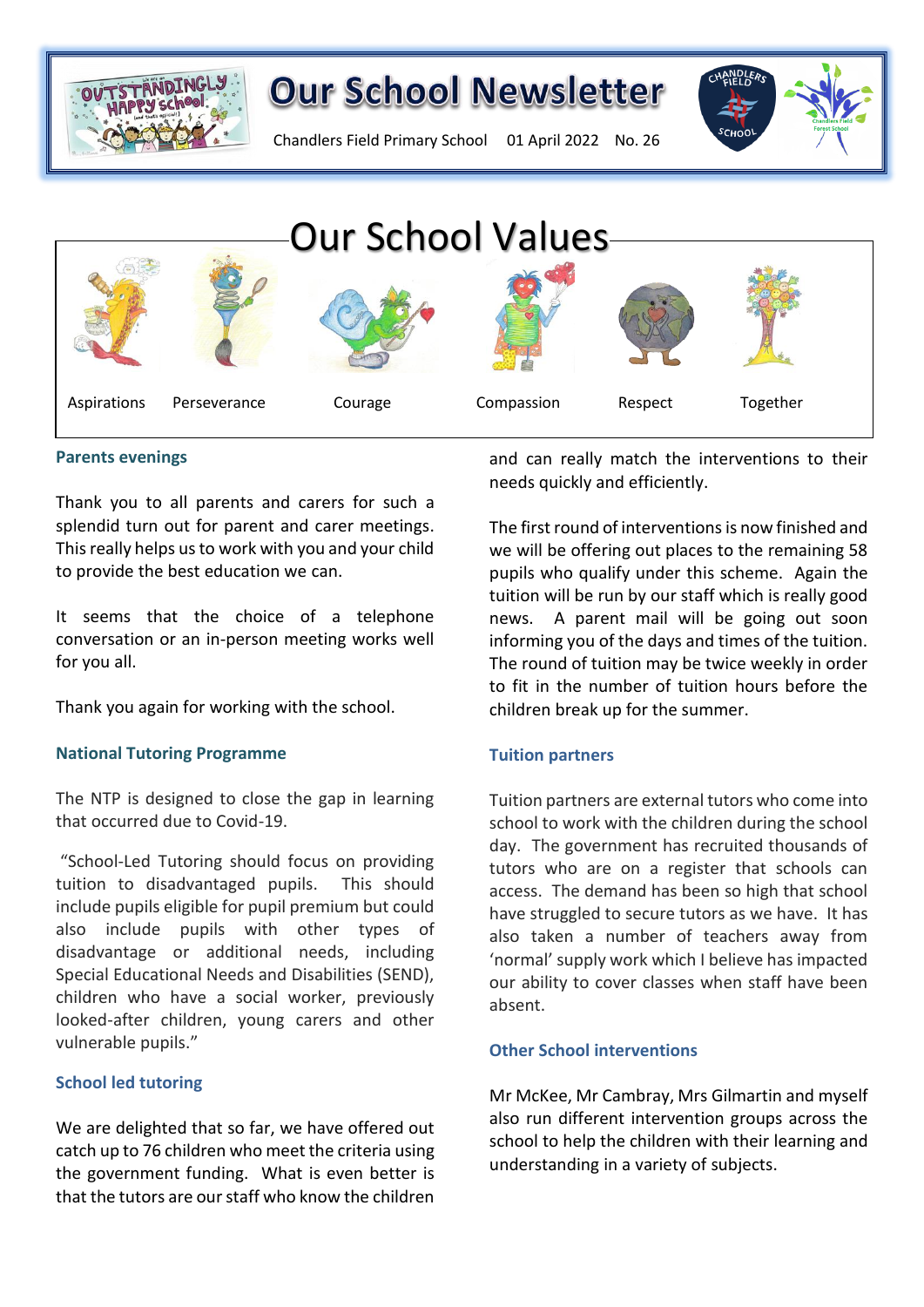

Chandlers Field Primary School 01 April 2022 No. 26



#### **Drop off and pick up times.**

We all know that children like to play and I certainly do not want to discourage that as so much learning happens through play.

However, (there is always a however!) the children need to be aware of when it is the right time to play.

With parents and young children at the front of the school at the start and end of the day there have been a number of near miss accidents that could have been serious.

I am asking you to

- Keep your children with you
- Ensure scooters and bikes are not ridden until your child has left the school site
- Ensure that chasing games and footballs are not played with or kicked at drop off and pick up times
- Please, Please, Please! Keep your child out of the car park – it is dangerous and drivers are looking for a place to park.

#### **Netball news**

Yesterday saw our girls come up against Claygate B team in wintery conditions. The game started brightly with some quick passes and a few shots but it soon became aware that the wind was going to be a factor and after the first two quarters Claygate B, playing with the wind, were 4-0 up. In the final two quarters we had more attacks but just couldn't score enough goals and the final score was 6-1 to Claygate B. Gaby scored our only goal and was named player of the match. Well done to all the girls and thank you to all our supporters for braving the cold.

#### **Skipping workshop**

Last Thursday and Friday saw us celebrate national skipping day by inviting Mary Cox from [www.skipping-workshops.co.uk](http://www.skipping-workshops.co.uk/) to teach us lots of different skipping skills and games. Skipping is a great way to stay active and can be accessed by all levels of fitness and ability. Did you know that 10 minutes of continuous skipping is equivalent to a 30 minute jog?

All the children really enjoyed their sessions with Mary and it has been great to see lots of children in the playground this week practicing all the skills they learnt in the sessions. Other skills and video demonstrations can be found on their website. See if you can beat the pro.

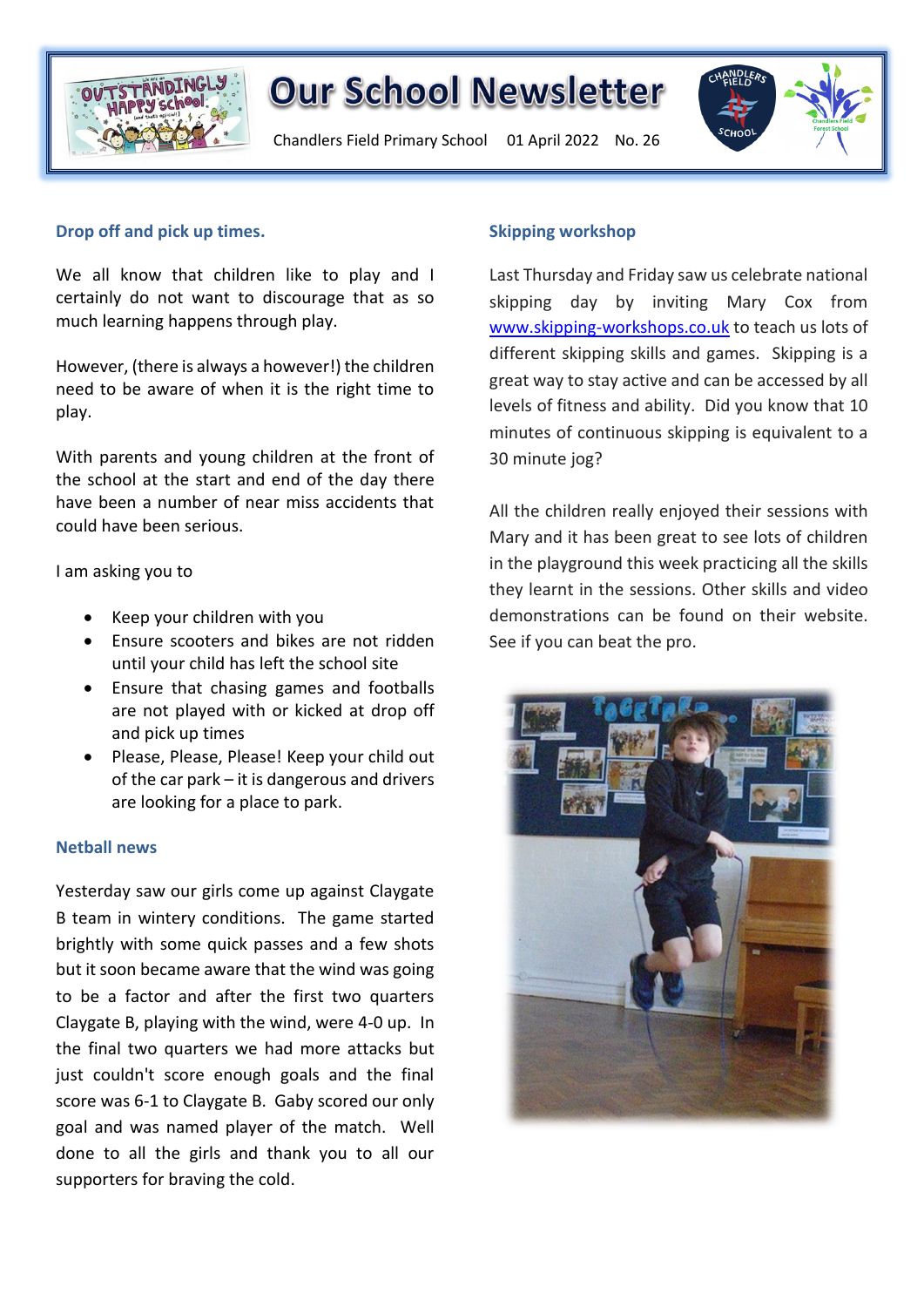

Chandlers Field Primary School 01 April 2022 No. 26



### **'Love Molesey' Refresh Church Competition**

The school was invited to take part in a painting competition for all children.

The theme was 'Love' and the paintings could be of their family, favourite pet, friends, or what 'love' meant to them.

All the children's paintings will be displayed in the Refresh Church window during the holidays. S usie & Evie from the Refresh Church chose the winners and overall winner and presented the prizes to the children. Below are the winners with their pictures and prizes:

| Madeline T       | - Bloomsbury        |
|------------------|---------------------|
| George R         | - Bloomsbury        |
| Albi H           | - Baker Street      |
| Nahla K          | - Regents Park      |
| Yaseen A         | - Regents Park      |
| Elizabeth-Rose F | - Southbank         |
| Natalie H        | - Windsor Castle    |
| Chelsea-Maye S   | - Buckingham Palace |

Overall winner: Rihanna M - Kensington

Well done everyone!



#### **Creative Art Awards**

Today we gave out certificates and sparkly stars to our award winners. Their book vouchers will be presented after Easter.

The winners were:

| Lucas W    | <b>Baker Street</b>      |
|------------|--------------------------|
| Olek I     | <b>Bond St</b>           |
| Fanrong W  | Southbank                |
| George M   | <b>Regents Park</b>      |
| Ghazal A   | Kensington               |
| Lily E     | Greenwich                |
| Katie P    | <b>Windsor Castle</b>    |
| Logan C    | <b>Buckingham Palace</b> |
| Lola L     | <b>Paddington Place</b>  |
| Jace B     | <b>Bumblebees</b>        |
| Marie K    | <b>Dragonflies</b>       |
| Lola C     | Hyde park                |
| Alice M    | Bloomsbury               |
| Julianna S | <b>Pudding Lane</b>      |

## **30 Hour Nursery Code**

If your child is currently attending the nursery for 30 hours, please may we remind you to reconfirm your 30 hour code before the end of term. If codes are not reconfirmed every term your child may fall out of eligibility for extended provision. If you are having problems reconfirming your code please contact the Childcare Choices helpline number on 0300 123 4097 as soon as possible.

## **And Finally..**

**If you celebrate Easter have a lovely Easter , if you don't, have a lovely break and I look forward to seeing you all next term.**

**Mrs Williams**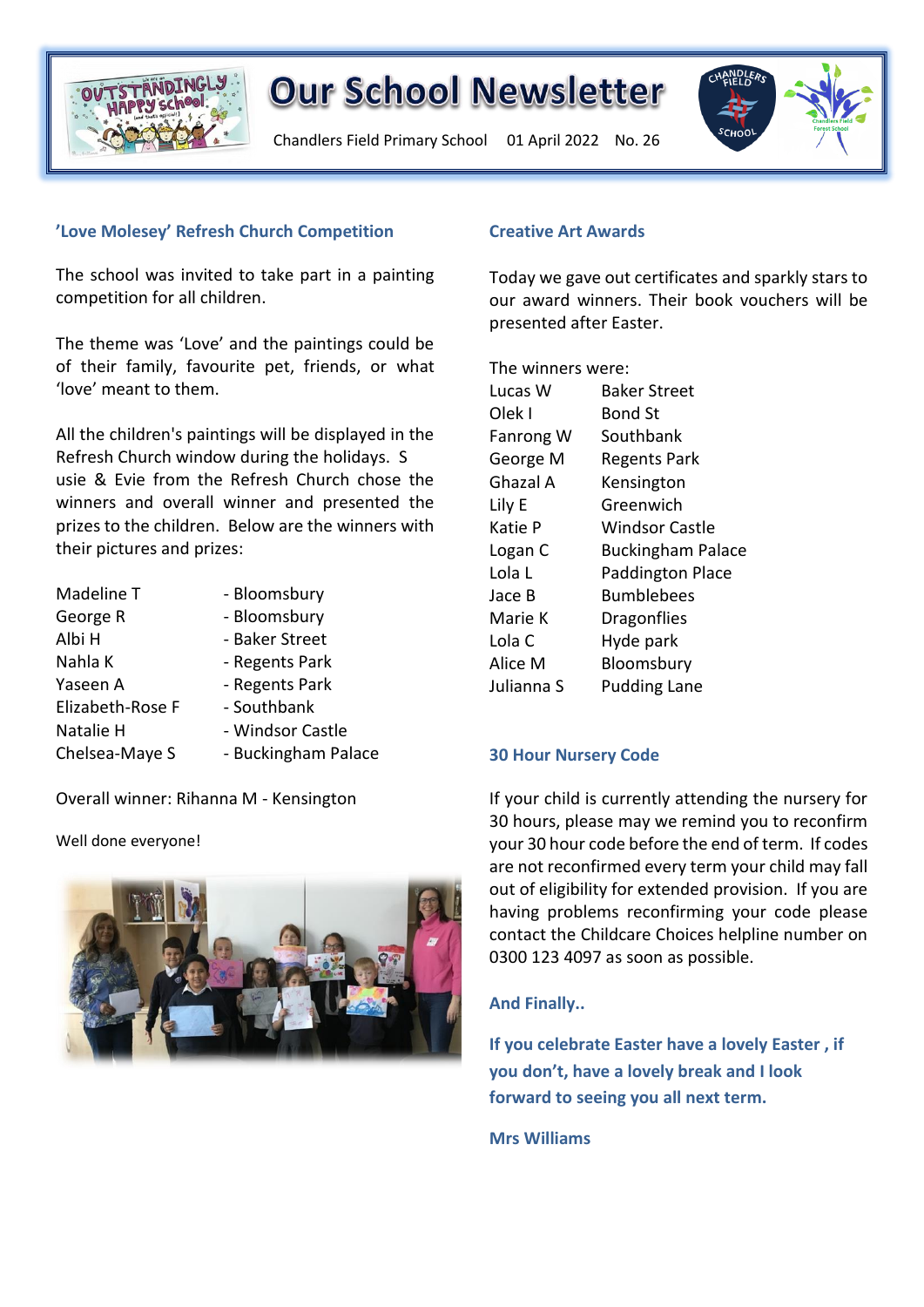

Chandlers Field Primary School 01 April 2022 No. 26



#### **Independent Learners**

| Mathletics Top 10 - Spring Term 2 | <b>Certificates</b>      |               |               |               |      |
|-----------------------------------|--------------------------|---------------|---------------|---------------|------|
| <b>Name</b>                       | <b>Class</b>             | <b>Points</b> | <b>Bronze</b> | <b>Silver</b> | Gold |
| Sabah P.                          | <b>Buckingham Palace</b> | 31572         | 6             |               | 1    |
| Jasleen J.                        | <b>Buckingham Palace</b> | 28156         | 6             | 2             |      |
| Orneda H.                         | <b>Buckingham Palace</b> | 19725         | 6             | 1             |      |
| Jakub O.                          | <b>Bond Street</b>       | 14452         | 6             | 2             |      |
| Elaine C.                         | <b>Buckingham Palace</b> | 10838         | 2             |               |      |
| Ziya C.V.                         | <b>Buckingham Palace</b> | 10185         | 2             |               |      |
| Bobby S.                          | <b>Regents Park</b>      | 9230          | 4             | 1             | 1    |
| Freddie Y.H.                      | Bloomsbury               | 7420          | 3             |               |      |
| Naima C.                          | <b>Bond Street</b>       | 6820          | 3             |               |      |
| Ellie C.                          | <b>Regents Park</b>      | 6288          | 2             |               |      |

| <b>Education City - Spring Term 2</b> |                     |  |
|---------------------------------------|---------------------|--|
| <b>Name</b>                           | Class               |  |
| Jessica K.                            | Bloomsbury          |  |
| Dain C.                               | <b>Bond Street</b>  |  |
| Amisha R.                             | <b>Hyde Park</b>    |  |
| Daniel K.                             | <b>Hyde Park</b>    |  |
| Nasim N.                              | Kensington          |  |
| Alaa A.                               | Southbank           |  |
| Harrison K.                           | Southbank           |  |
| Staish N.                             | Southbank           |  |
| lysac G.                              | Southbank           |  |
| Emmie O.                              | <b>Pudding Lane</b> |  |

### **Attendance**



#### **House Points**

| <b>Mole</b>   | 1222 |
|---------------|------|
| <b>Thames</b> | 1175 |
| <b>Wey</b>    | 845  |
| Ember         | 792  |

### **Dates for your diary**

| ham Palace        | 10838                   | 2              | ۰            | ۰   |                              |                                           |
|-------------------|-------------------------|----------------|--------------|-----|------------------------------|-------------------------------------------|
| ham Palace        | 10185                   | $\overline{2}$ | ÷,           | ÷   | 19 April 2022                | Children return to school                 |
| nts Park          | 9230                    | 4              | $\mathbf{1}$ | 1   | 22 April 2022                | Earth Day                                 |
| msbury            | 7420                    | 3              | ä,           | ä,  | 22 April 2022<br>02 May 2022 | Year 4 Bikeability<br><b>Bank Holiday</b> |
| d Street          | 6820                    | 3              | ÷            | ۰   | 03 May 2022                  | Eid Ul-Fitr                               |
|                   |                         |                |              |     | 04 May 2022                  | World Maths Day                           |
| nts Park          | 6288                    | 2              | $\mathbf{1}$ | ä,  | 09 May 2022                  | KS2 SATs week begins                      |
|                   |                         |                |              |     | 13 May 2022                  | <b>National Numeracy Day</b>              |
| y - Spring Term 2 |                         |                |              |     | 20 May 2022                  | <b>Reception Group Assembly</b>           |
|                   | <b>Class</b>            |                |              |     | 23 May 2022                  | Big School Clean Up                       |
|                   | Bloomsbury              |                |              |     | 24 May 2022                  | <b>Class Photographs</b>                  |
|                   | <b>Bond Street</b>      |                |              |     | 27 May 2022                  | Queens Platinum Jubilee                   |
|                   | <b>Hyde Park</b>        |                |              |     |                              | Event                                     |
|                   | <b>Hyde Park</b>        |                |              |     | 27 May 2022                  | Last day of half term                     |
|                   | Kensington<br>Southbank |                |              |     | 06 June 2022                 | Children return to school                 |
|                   | Southbank               |                |              |     | 06 June 2022                 | Anniversary of D-Day                      |
|                   | Southbank               |                |              |     | 06 June 2022                 | 30 Days Wild begins                       |
|                   | Southbank               |                |              |     | 06 June 2022                 | Phonics screening &                       |
|                   | <b>Pudding Lane</b>     |                |              |     |                              | multiplication tables check               |
|                   |                         |                |              |     | 13 June 2022                 | Feeling Good, Focus Mind,                 |
|                   |                         |                |              |     |                              | <b>Body and Spirit</b>                    |
|                   |                         |                |              |     | 15 June 2022                 | Nursery Sports Day                        |
|                   |                         |                |              |     | 17 June 2022                 | KS1 & KS2 Sports Day                      |
| % Attendance      |                         |                |              |     |                              | (Years $1-6$ )                            |
|                   |                         |                |              |     | 22 June 2022                 | Windrush Day                              |
|                   |                         |                |              |     | 24 June 2022                 | <b>Reception Sports Day</b>               |
|                   |                         |                |              |     | 24 June 2022                 | Year 1 Group Assembly                     |
|                   |                         |                |              |     | 06 July 2022                 | <b>Celebration Event</b>                  |
|                   |                         |                |              |     | 07 July 2022                 | District Sports (tbc)                     |
|                   |                         |                |              |     | 08 July 2022                 | Reports send home to parents              |
|                   |                         |                |              |     | 12 July 2022                 | Parent consultations to                   |
|                   |                         |                |              |     |                              | discuss pupil reports                     |
|                   |                         |                |              |     | 13 July 2022                 | Year 6 production (am &                   |
|                   |                         |                |              |     |                              | evening)                                  |
|                   |                         |                |              |     | 14 July 2022                 | Parent consultations to                   |
|                   |                         |                |              |     |                              | discuss pupil reports                     |
|                   |                         |                |              |     | 18 July 2022                 | Mandela Day                               |
| 20<br>0           | 40<br>60                | 80             | 100          | 120 | 18 July 2022                 | Big butterfly count begins                |
|                   |                         |                |              |     |                              |                                           |